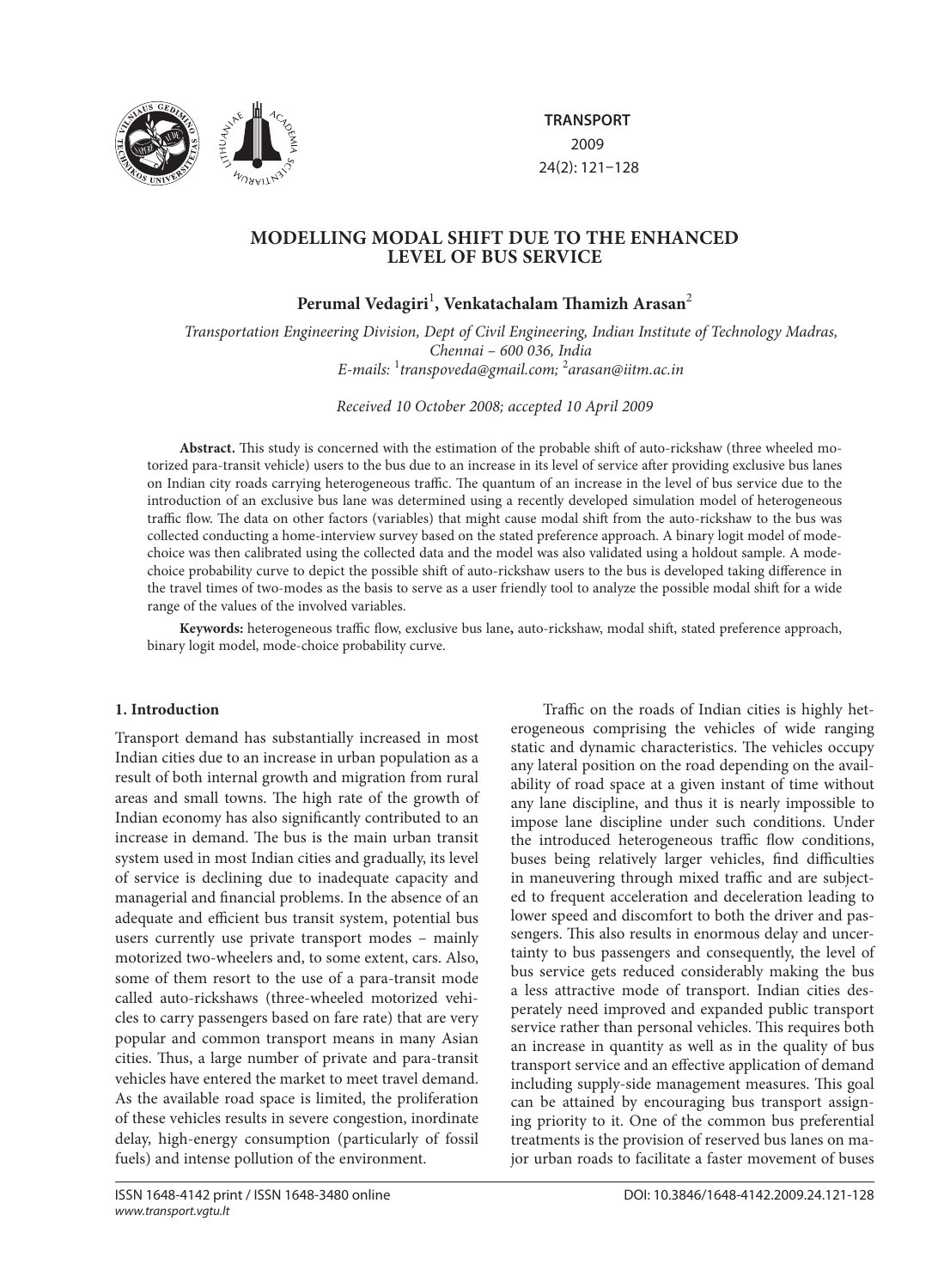which will make the mode more attractive. The provision of exclusive road space, thus, will enhance the level of bus service and may also result in shifting some personal para-transit vehicle users to buses. This study is intended to estimate the probable shift of the para transit vehicle (auto-rickshaw) users to buses using an appropriate mode-choice modelling technique to assess impact, in respect of modal shift, of providing exclusive bus lanes.

#### **2. Review of the Previous Studies**

A modal shift occurs when one mode gains a comparative advantage in a travel market over another. The comparative advantage can take various forms such as costs, capacity, time, flexibility or reliability. Depending on a kind of passengers traveling and their circumstances (socio-economic characteristics, purpose of trip etc.), the relative importance of each of these factors vary (Khaki et al. 2009). Mode choice models effectively could be divided into two classes:

- 1. models that cover all available modes;
- 2. models focusing on selected modes only (Gebeyehu and Takano 2005).

The former type of the model is necessary where demand forecast is required for all modes as would be the case if a broader social cost-benefit appraisal of a transport scheme is conducted. If one is solely interested only in two modes, a binary choice model (e. g Rao 1993; Arasan *et al.*1996; Ghareib 1996; Hamed and Easa 1998) is more appropriate. For example, to study how many travelers may be attracted from the auto-rickshaw to the bus, only the auto-rickshaw and the bus need to be taken into consideration.

As this study pertains to the analysis of modal shift from the auto-rickshaw to the bus, the review of the presented literature is confined to research works related to choosing the behaviour of travelers under conditions wherein one of the involved modes is the bus and the analyses are related to modal shift. Tischer and Dobson (1979) studied factors influencing the intentions of single-occupant commuters to switch to buses and carpools and suggested operating policies consistent with the intent to encourage the use of high-occupancy vehicles. They found that in buses, convenience was the most important variable associated with shift intention. They also found that the perceptions of carpool comfort do not appear to be important, rather, the perceptions of carpool schedule flexibility, cost, safety and a short wait in traffic were found to be the prime factors associated with potential shift to carpool. Alvinsyah *et al*. (2005) developed a binomial logit model based on Stated Preference (SP) data to study the response of the travelers in using the proposed Jakarta bus-way system. Travel time and travel cost were considered as the main variables to develop utility functions. Based on these modal characteristics and different service strategies offered, peoples' perception and their probability of selecting the proposed system are predicted. The results show a wide range of peoples' perception and their probability of choosing a better service.

Nurdden et al. (2007) identified the factors that prevent personal transport users from utilizing public transport, so that rational polices could be formulated to encourage greater utilization of public transport. Binary logit models were developed involving a car and a bus as well as a car and a train. The most important variables, found likely to encourage the use of public transport, were reduced travel time, walking distance to public transport stations and subsidized fare. Gebeyehu and Takano (2007) studied the citizens' perceptions of bus condition as a determining factor for their choice of bus transportation and developed a binary logit model to analyze the behaviour of traveler's choice. The result of the study shows that the citizens' perceptions of the three chosen bus-transit condition aspects (fare, convenience and frequency) have a significant influence on choosing a public-transport-mode. Mackett (2003) identified different policy actions to reduce car use for different types of trips and actions that are required to meet travelling needs the car currently fulfils. Then, evidence on why people used their cars for a set of real short trips is considered in terms of a number of dimensions including age, sex and trip purpose. This is followed by a discussion of alternative modes to the car that drivers say they might adopt and the factors they accept would make them consider switching to these alternatives. The analysis of the surveyed results shows that 'improving public transport' is a specific action, and therefore drivers find it as the most likely one to attract them out of their cars.

Basu and Maitra (2007) applied their models to use valuing attributes of enhanced traffic information to investigate transport traffic in Kolkata. Ušpalytė-Vitkūnienė *et al.* (2006) investigated methods and models for public transport network calibration in Vilnius. Tanczos and Torok (2007) studied the linear optimization model of operating transportation efficiency in urban areas. Ziari et al. (2007) investigated models for locating stations of public transportation vehicles to improve transit accessibility.

All these studies, in summary, are motivating and shed some light on the factors that influence the way individuals decide to choose their modes of travel and the contrasting roles of perceptions and satisfactions in their ability to respond to switching intentions to buses. At present, there is no research material available in the behavioral study of the switching intention of personal vehicle users to buses under traffic conditions prevailing in developing countries, and this study is an attempt to fulfill this need.

#### **3. Methodology**

As per the available literature, two different approaches are used in mode choice analysis:

- Revealed Preference (RP) Approach;
- Stated Preference (SP) Approach.

The RP approach has been used to model modechoice when data on an actual choice of mode by travellers is available. Whereas, the SP approach has been used to analyze the response of people to hypothetical choice situations which, certainly, can cover a wider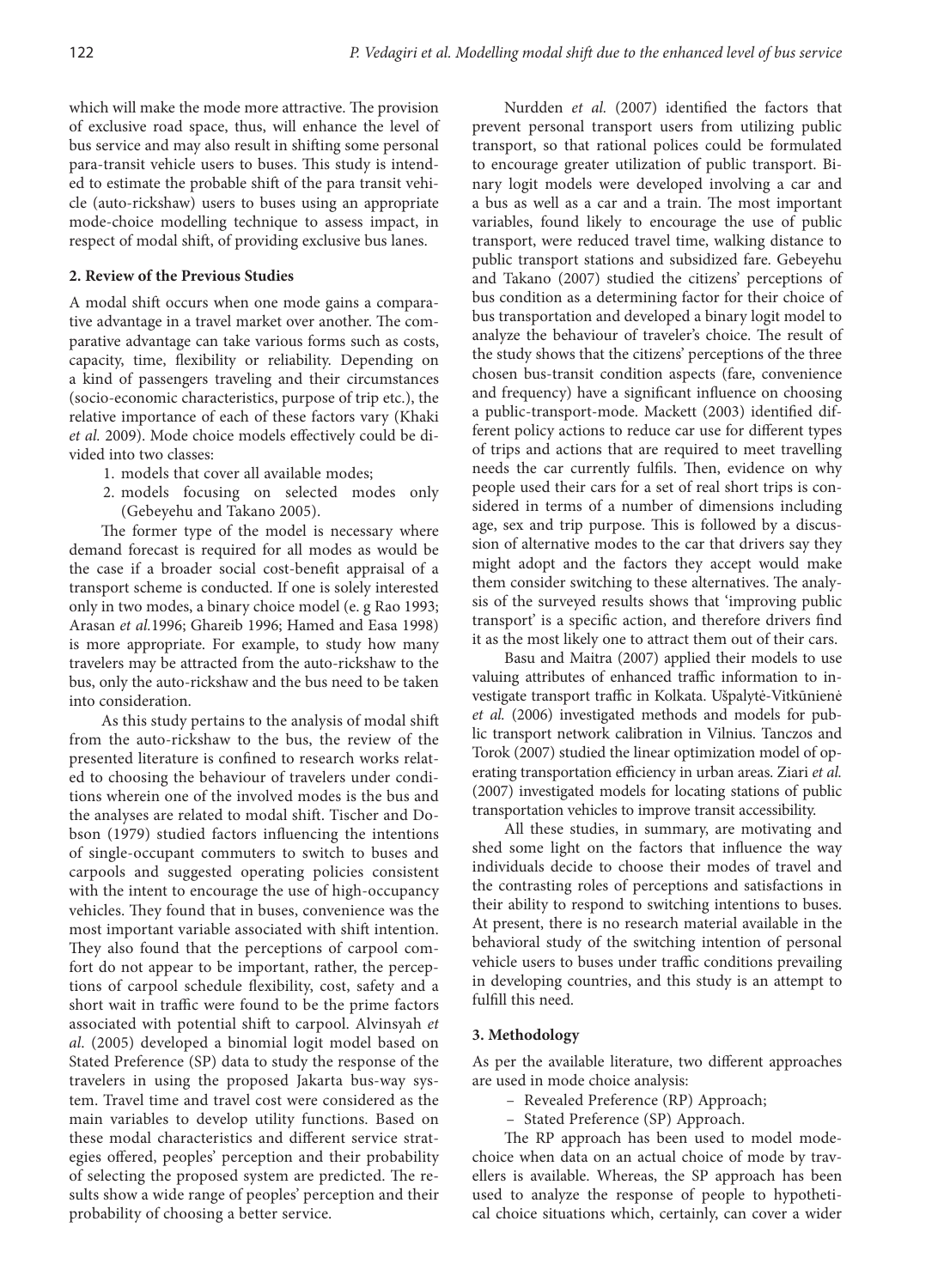range of attributes and conditions than the real system. In the present study, the SP approach has been adopted for model development. Since the modes considered were only the bus and the auto-rickshaw, a binary choice model has been used. As interpretation and specification is straight forward in the logit model rather than in the probit model, the logit model was adopted for the study.

#### **4. Model Specification**

In our case, model specification is based on the utility theory supported by an assumption that individuals select the mode that maximizes their utility (*U*). The Utility theory enables predicting changes in choices that occur when an attribute of one of the alternatives changes. Moreover, the utility based model is able to capture differences in the responses of different individuals to the same attribute change. The utility of an alternative '*i*' is assumed to be made up of two terms:

- a deterministic term (*V*) representing systematic and observed effects;
- a random term (ε) representing unobserved factors affecting the choice.

The random-error term  $\varepsilon$  is assumed to be independently and identically distributed as per the Gumbel distribution. As per this specification, an individual is likely to shift from the auto-rickshaw to the bus if the utility of bus mode is more than the utility of the autorickshaw. Without the loss of generality, the utility of shift is given as the difference between the utilities of the bus and the auto-rickshaw. Therefore, a traveler is likely to shift from the auto-rickshaw to the bus if utility difference,  $U_{\text{diff}} \geq 0$ . The utility of shifting is also assumed to be made up of two terms: a deterministic term ( $V_{\text{diff}}$ = $V_{\text{Bus}}$  – *V*<sub>Auto-rickshaw</sub>) representing systematic and observed effects and a random term (ε*diff .* = ε*Bus* – ε*Auto-rickshaw*) representing unobserved factors affecting choice. Based on the above introduced assumptions, it can be shown that  $\varepsilon_{\text{diff}}$ . is distributed as per logistic distribution. Therefore, the probability of shift,

$$
P_{shift} = Pr(U_{diff.} \ge 0) = Pr(V_{diff.} + \varepsilon_{diff.} \ge 0) =
$$
  

$$
\frac{e^{V_{diff.}}}{1 + e^{V_{diff.}}} \ge 0.
$$
 (1)

Deterministic term  $V_{diff}$  is assumed to be given by a linear-in-parameters specification. Accordingly,

$$
V_{\text{diff.}} = A_0 + A_1 X_1 + \dots + A_n X_n. \tag{2}
$$

Therefore, the probability of shift can be given as,

$$
P_{shift} = \frac{e^{V_{diff}}}{1 + e^{V_{diff}}} = \frac{e^{A_0 + A_1 X_1 + A_2 X_2 + \dots + A_n X_n}}{1 + e^{A_0 + A_1 X_1 + A_2 X_2 + \dots + A_n X_n}},
$$
(3)

where:  $P_{\text{shift}}$  is the probability of shift from the auto-rickshaw to bus mode;  $V_{\textit{diff.}}$  is the deterministic utility function of difference in the utilities of the bus and the auto-rickshaw  $A_0$ ,  $A_1$ ,  $A_2$ ... are the model parameters to be estimated  $X_1, X_2...$  are variables influencing modal shift.

#### **5. Data Base for the Stated Preference Survey**

As an objective in this case is to predict the aggregate shift of auto-rickshaw users to the bus consequent on reduction in the travel time of buses due to the provision of exclusive bus lanes. Thus, it is necessary to estimate the possible reduction in the travel time of buses due to the provision of exclusive bus lanes under the prevailing roadway and traffic conditions. For this purpose, the Chennai city situated in the south eastern part of India was considered as an example. The major roads in Chennai city carry a significant amount of bus traffic and are either six-lane or eight-lane divided roads. Thus, the width of road space available for one-way movement on these roads is equivalent to either three or four lanes which are sufficient to allocate one lane exclusively for buses. To conduct the stated preference survey, it is necessary to know the speeds of buses and auto-rickshaws on these two types of roads for a wide range of trafficvolume conditions and this can be achieved through appropriate traffic simulation experiments. As the available simulation models are based on fairly homogeneous traffic conditions, where, strict lane discipline exists, these models are not suitable for simulating Indian traffic conditions. Hence, a recently developed and validated model of highly heterogeneous traffic flow prevailing on Indian roads (Arasan and Koshy 2005) was used for this study for the purpose of which a traffic composition representing the mean composition of traffic on the major roads of Chennai city was considered (Fig. 1). The roadway width for the simulation of traffic flow in one direction was fixed as 11.0 m (3 lanes) and 14.5 m  $(4 \text{ lanes})$ . The traffic flow on the assumed arterials was simulated for road conditions with and without bus lane for a wide range of traffic volume (from near free flow condition to capacity level).

The journey speed of buses and auto-rickshaws obtained through the simulation experiment for the roadway and traffic conditions considered is depicted in Fig. 2. As per recommendations of Indian Roads Congress (IRC), the desirable level of service for urban roads is  $C'$  and the corresponding traffic volume level is equal to about 0.7 times to capacity (Indian … 1990). Hence, it would be appropriate to consider this



LCV – Light Commercial Vehicles, M.Th.W. - Motorised Three-Wheelers (Auto-Rickshaws), M.T.W. – Motorised Two-Wheelers

Fig. 1. Representative traffic composition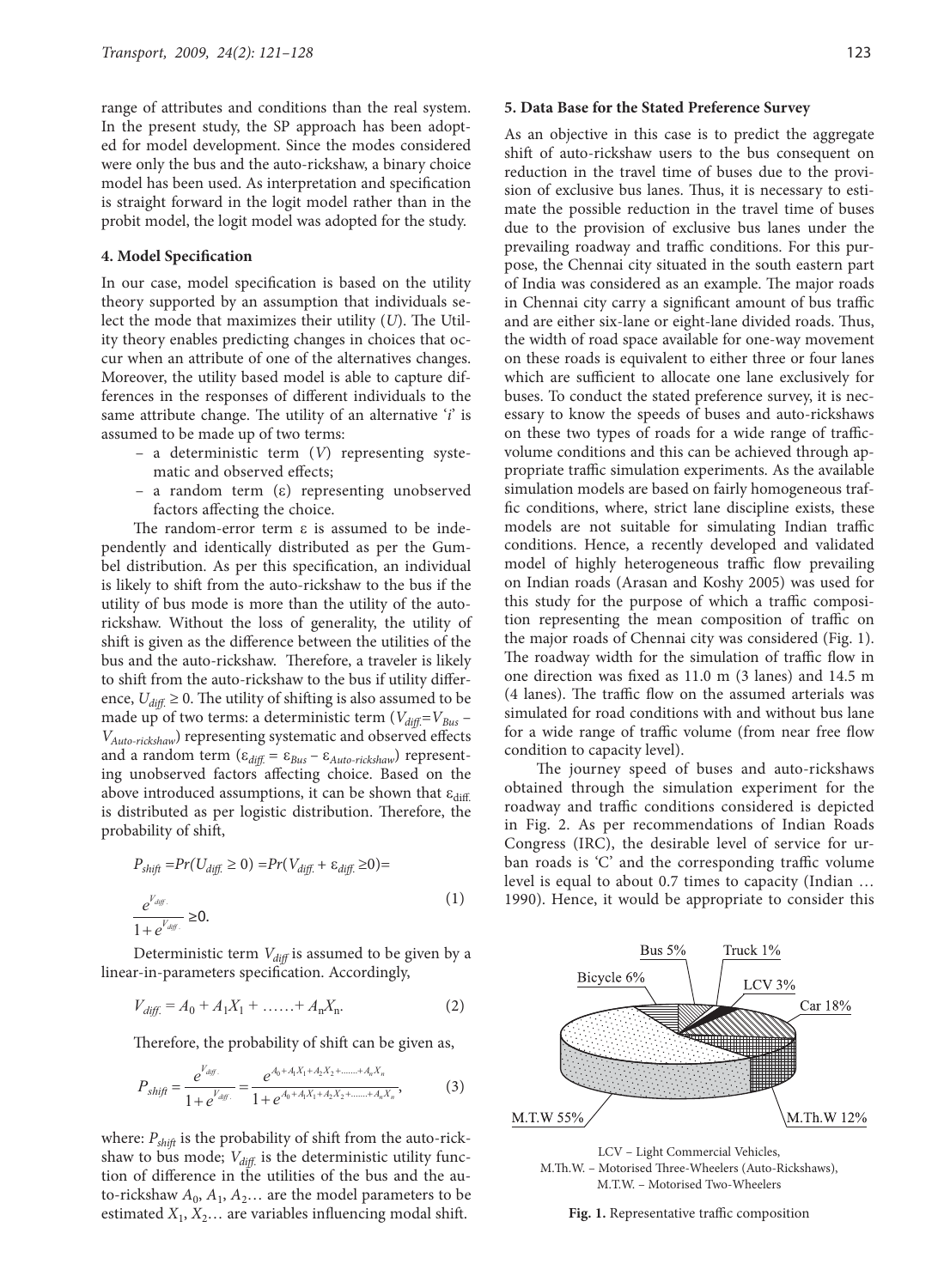

▲ Journey Speed of Auto-Rickshaw (3-Lane)

**Fig. 2.** Journey speed of buses and auto-rickshaws

value (*volume-to-capacity ratio* = 0.7) as the base for determining speed difference between the bus and the auto-rickshaw. Accordingly, it can be seen that difference in journey speed (alternatively difference in invehicle travel time) between buses (on exclusive lane) and auto-rickshaws expressed as the percentage of bus speed falls in the range of about 19 to 47% when both roadway conditions (three lane and four lane) are considered together. This result was used as the base to prepare the questionnaire for the SP survey.

#### **6. Study Area and Survey Design**

In order to apply a model in practice, it is necessary to estimate the model parameters using the surveyed data. To study the effect of reduction in travel time on the demand for bus travel, a Stated Preference (SP) questionnaire was prepared. Data on the factors (variables) that might cause modal shift from the auto-rickshaw to the bus was collected through a home-interview survey conducted in the residential area, named Todhunter Nagar in the southern part of Chennai city, India, which has reasonable accessibility to bus service (walking time to bus stop varies from 3 to 15 minutes). The home-interview survey was carried out in households using autorickshaws. During the survey, the respondents were asked to base their response on their previous day trips. The questionnaire had provision to collect data on the following attributes:

- a) gender;
- b) age;
- c) walking time to bus stop;
- d) trip purpose;
- e) willingness or otherwise to shift to bus for various in-vehicle travel time differences (bus travel time being 0, 10, 20, 30 and 40% less than travel time by the auto-rickshaw).

The list of variables considered for modelling and their relevant descriptions are given in Table 1.

#### **7. Model Development**

#### **7.1. Model Calibration**

Model calibration or estimation involves finding the values of parameters that make the observed data more likely under the model specification; in this case, one or more parameters can be judged non-significant and left out of the model. The estimation also considers the possibility of examining empirically certain specification issues, for example, the structural and/or functional form of parameters may be estimated. In this study, the stated preference (willingness or otherwise to shift) of the respondent is dependent variable and gender, age, walking time to bus stop, trip purpose and in-vehicle travel-time difference are the independent variables considered for model estimation. As the dependent variable is discrete in nature, the model was calibrated by maximum-likelihood estimation using Newton Raphson method. For a fixed set of data and underlying probability model, the maximum-likelihood picks the values of model parameters that make the data 'more likely' than any other values of the parameters would make them.

The home-interview survey was conducted with 100 auto-rickshaw users. The data set pertaining to 100 auto-rickshaw users with their responses for shifting to the bus (for five travel-time-difference scenarios) was processed into 500 (5×100) data points for modelling. For the purpose of model calibration, a set of 400 data points (80% of the total) was used while setting aside the rest of observations (20%) for the purpose of validation. For model-calibration analysis, a software tool, named, Statistical Software Tools (SST) was used. The goodnessof-fit for the calibrated model can be assessed by the likelihood ratio index ( $\rho^2$ ), which is given as,

$$
\rho^2 = \frac{LL(P) - LL(0)}{LL(0)},\tag{4}
$$

where:  $LL(P)$  – log-likelihood of the estimated model;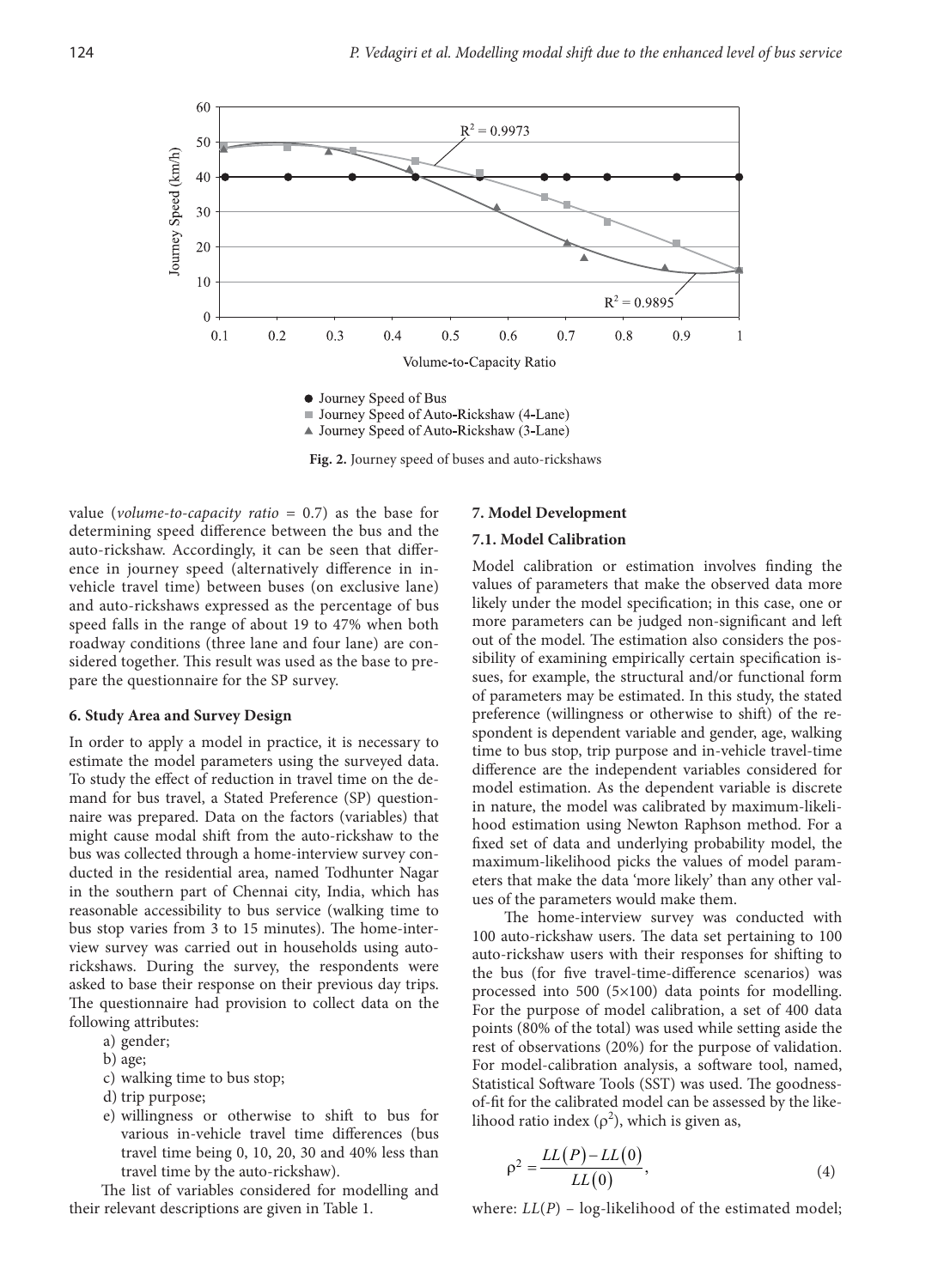| Variable name                             | Description and coding details                                                                                                                                                                  |
|-------------------------------------------|-------------------------------------------------------------------------------------------------------------------------------------------------------------------------------------------------|
| Gender                                    | Male/Female. The variable will be assigned the value 0 if male and 1 if female.                                                                                                                 |
| Age 1                                     | People aged from 10 to 20 years old. The variable will be assigned the value 1 if a respondent falls in the<br>right age group and 0 if it is not.                                              |
| Age 2                                     | People aged from 21 to 40 years old. The variable will be assigned the value 1 if a respondent falls in the<br>right age group and 0 if it is not.                                              |
| Age 3                                     | People aged from 41 to 60 years old. The variable will be assigned the value 1 if a respondent falls in the<br>right age group and 0 if it is not.                                              |
| Age 4                                     | People who are over 60 years old. The variable will be assigned the value 1 if a respondent falls in the<br>right age group and 0 if it is not.                                                 |
| Walking Time 1                            | Walking time to the bus stop is $\leq$ 5 minutes. The variable will be assigned the value 1 if the walking time<br>of a respondent falls in the required range of time and 0 if it is not.      |
| <b>Walking Time 2</b>                     | Walking time to the bus stop is 6-10 minutes. The variable will be assigned the value 1 if the walking<br>time of a respondent falls in the required range of time and 0 if it is not.          |
| Walking Time 3                            | Walking time to the bus stop is more than 10 minutes. The variable will be assigned the value 1, if the<br>walking time of a respondent falls in the required range of time and 0 if it is not. |
| Trip-W                                    | Trip for work purposes. The variable will be assigned the value 1 if the trip under consideration is made<br>for work and 0, otherwise.                                                         |
| Trip-E                                    | Trip for education purposes. The variable will be assigned the value 1 if the trip under consideration is<br>made for education and 0, otherwise.                                               |
| Trip-O                                    | Trip for other purposes. The variable will be assigned the value 1 if the trip under consideration is made<br>for other purpose and 0, otherwise.                                               |
| Stated Preference<br>(dependent variable) | Will be assigned the value 1 if the trip maker prefers to shift to the bus and 0, otherwise.                                                                                                    |

**Table 1.** Description of the variables considered for modeling

 $LL(0)$  – log-likelihood when the coefficients are assumed to be zero.

Model-calibration results are shown in Table 2. It can be seen that the signs of the parameters of the variables are logical. The value of the t-statistic for different variables when compared with the corresponding table value indicates that all parameter estimates are significant at 2.5% level.

**Table 2.** The results of model calibration

timated. Next, the model initially calibrated using 400 data points applied to the hold out sample (with 100 data points) to predict modal shift and the value of *LL* was calculated. Then, two values of *LL* were compared for their closeness. The relevant details are given in Table 3.

**Table 3.** The results of model validation

| Variable                                  | Parameter<br>estimate | $t$ – Statistic |
|-------------------------------------------|-----------------------|-----------------|
| Constant                                  | $-1.87$               | $-4.52$         |
| Gender                                    | 1.30                  | 4.44            |
| Trip-O                                    | 1.36                  | 3.94            |
| Walking Time -3                           | $-0.88$               | $-2.23$         |
| Percent Time Difference                   | 8.39                  | 6.74            |
| Like-Lihood Ratio Index $(\rho^2) = 0.43$ |                       |                 |
|                                           |                       |                 |

Table value of  $t$ ,  $\omega$  2.5% level of significance, = 1.96

#### **7.2. Model Validation**

For the purpose of model validation, the holdout data set with 100 data points was used as follows: First, a separate model of modal shift using the data of the hold out sample was calibrated and Log-Likelihood (*LL*) was es-

|                                                                                                                 | Value of model statistics                             |                                                                      |  |  |
|-----------------------------------------------------------------------------------------------------------------|-------------------------------------------------------|----------------------------------------------------------------------|--|--|
| Description                                                                                                     | Model initially<br>calibrated with 400<br>data points | Model calibrated<br>using hold out<br>sample with 100<br>data points |  |  |
| Initial <i>I.I.</i>                                                                                             | $-276.57$                                             | $-70.01$                                                             |  |  |
| Final LL                                                                                                        | $-158.47$                                             | $-39.76$                                                             |  |  |
| $\rho^2$                                                                                                        | 0.43                                                  | 0.43                                                                 |  |  |
| Estimated LL for the model calibrated<br>using the hold out sample                                              | $-39.76$                                              |                                                                      |  |  |
| Calculated LL by applying the model<br>initially calibrated based on 400 data<br>points in the hold out sample. | $-34.54$                                              |                                                                      |  |  |

It can be seen that two Log-Likelihood values are close to each other, thus proving the validity of the model. The acceptable  $\rho^2$  value ranges from 0.2 to 0.4 (Alvinsyah *et al.* 2005) and  $\rho^2$  values of around 0.4 may give excellent fits (Ortúzar and Willumsen 2001). Hence, the result of validation may be considered to be satisfactory.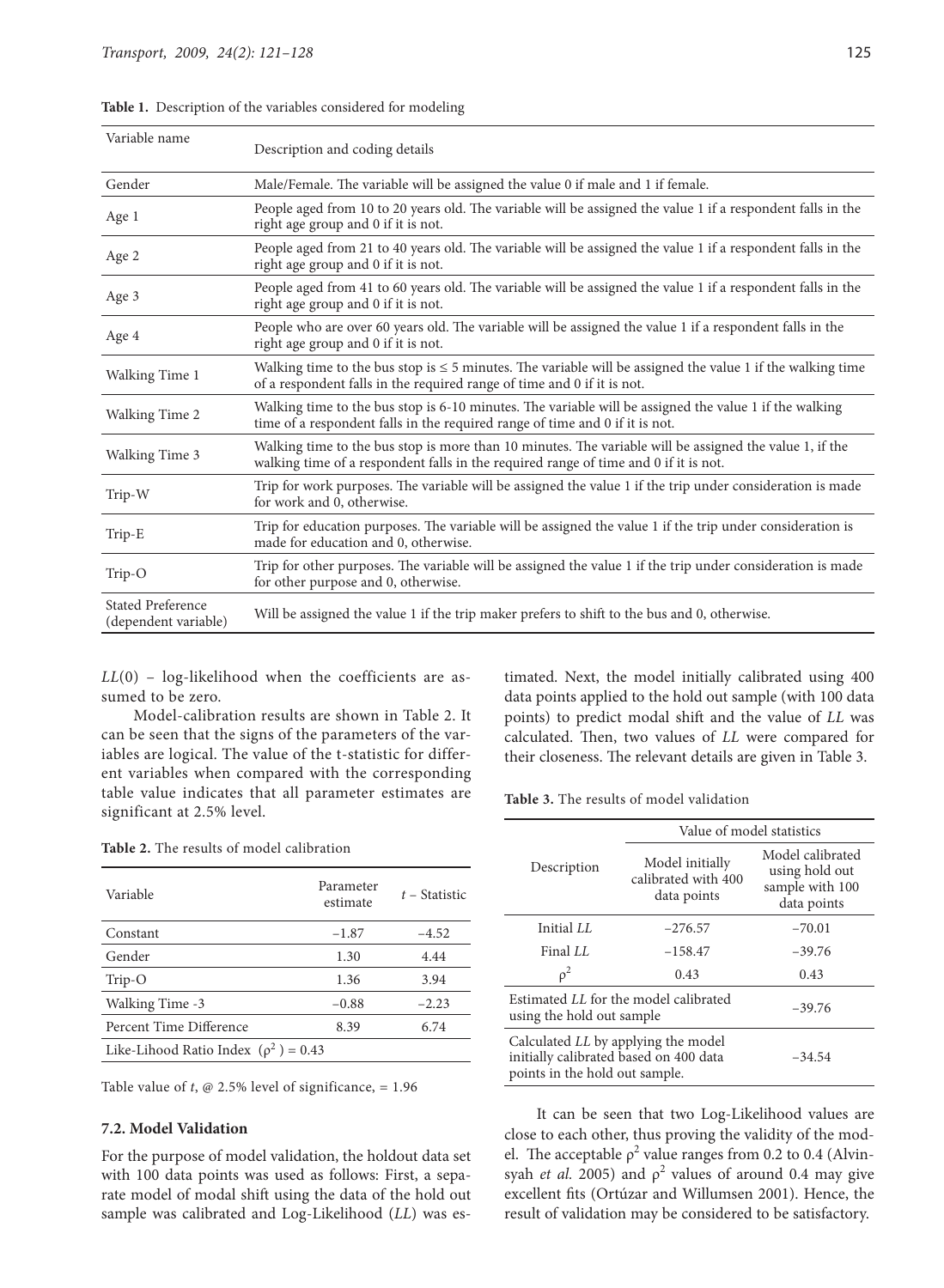### **8. Sub Models Based on Trip Purpose**

Two different sub models for trips made for work and all other purposes (the number of trips made for education by using auto-rickshaw were found to be too small to build the model) were calibrated and validated following the same procedure explained in the previous section to study the shift behaviour of auto-rickshaw users. The model calibration and validation results are given in Table 4. It can be seen that the variables used in the models are statistically significant and two models are also valid. The probability of shift (for various travel time differences) from the auto-rickshaw to the bus estimated using the models presented in Table 5. It can be seen that, as expected, the higher is time difference (bus travel time is less than auto-rickshaw travel time) the higher is the probability of shift in all cases. It can also be noticed that for the given time difference, the probability of shift is maximum in the case of trips made for other purposes.

## **9. Sub Models Considering Only Travel-Time Difference** as the Influencing Variable

For policy decisions on urban-transport-system management, it would be appropriate to consider the impact of changes on the operating characteristics of travel mode(s). Accordingly, in this case, it would be appropriate to estimate the probability of shift to the bus considering only travel-time as the influencing variable. Consequently, the models were calibrated and validated by considering travel-time difference as the only basis for modal shift following the same procedure explained in the previous section. Then, the calibrated models were used to predict the aggregate shift of auto-rickshaw users to the bus which is the only criterion considered being reduction in travel time. The calibration results are given in Table 6. The probability of shift for varying travel-time differences between the auto-rickshaw and the bus obtained using the calibrated models are presented in Table 7.

| Table 4. The results of calibration and validation of the models based on trip purposes |
|-----------------------------------------------------------------------------------------|
|-----------------------------------------------------------------------------------------|

|                                                                                    | Values of parameter and <i>t</i> -statistic |             |                                         |             |  |
|------------------------------------------------------------------------------------|---------------------------------------------|-------------|-----------------------------------------|-------------|--|
|                                                                                    | Model based on trips for work purposes      |             | Model based on trips for other purposes |             |  |
| Influencing variable                                                               | Parameter<br>estimate                       | t-statistic | Parameter<br>estimate                   | t-statistic |  |
| Constant                                                                           | $-0.42$                                     | $-0.87$     | 0.11                                    | 0.33        |  |
| Gender                                                                             | 1.02                                        | 1.72        | 0.74                                    | 2.16        |  |
| Walking Time 3                                                                     | $-0.94$                                     | $-1.55$     | $-0.79$                                 | $-1.72$     |  |
| Time difference*                                                                   | 7.94                                        | 2.62        | 6.06                                    | 4.82        |  |
| Likelihood Ratio Index $(\rho^2)$                                                  | 0.28                                        |             | 0.43                                    |             |  |
| Model validation                                                                   |                                             |             |                                         |             |  |
| $\rho^2$ for the model calibrated using the hold<br>out sample                     |                                             | 0.30        | 0.44                                    |             |  |
| Estimated LL for the model calibrated<br>using the hold out sample                 | $-12.10$                                    |             | $-29.60$                                |             |  |
| Calculated LL by applying the model<br>initially calibrated on the hold out sample |                                             | $-10.03$    | $-25.59$                                |             |  |

\*Percentage of bus and auto-rickshaw journey times

Table 5. The probability of the shift of auto-rickshaw users to the bus

| Percentage difference between bus<br>journey time and auto-rickshaw<br>journey time | Probability of<br>shift (considering trips<br>for all purposes) | Probability of<br>shift (based on trip-purpose) |        |  |
|-------------------------------------------------------------------------------------|-----------------------------------------------------------------|-------------------------------------------------|--------|--|
|                                                                                     |                                                                 | work                                            | others |  |
| 0                                                                                   | 47.93                                                           | 41.58                                           | 70.16  |  |
| 10                                                                                  | 68.05                                                           | 61.14                                           | 81.09  |  |
| 20                                                                                  | 83.13                                                           | 77.66                                           | 88.72  |  |
| 30                                                                                  | 91.94                                                           | 88.48                                           | 93.51  |  |
| 40                                                                                  | 96.35                                                           | 94.44                                           | 96.35  |  |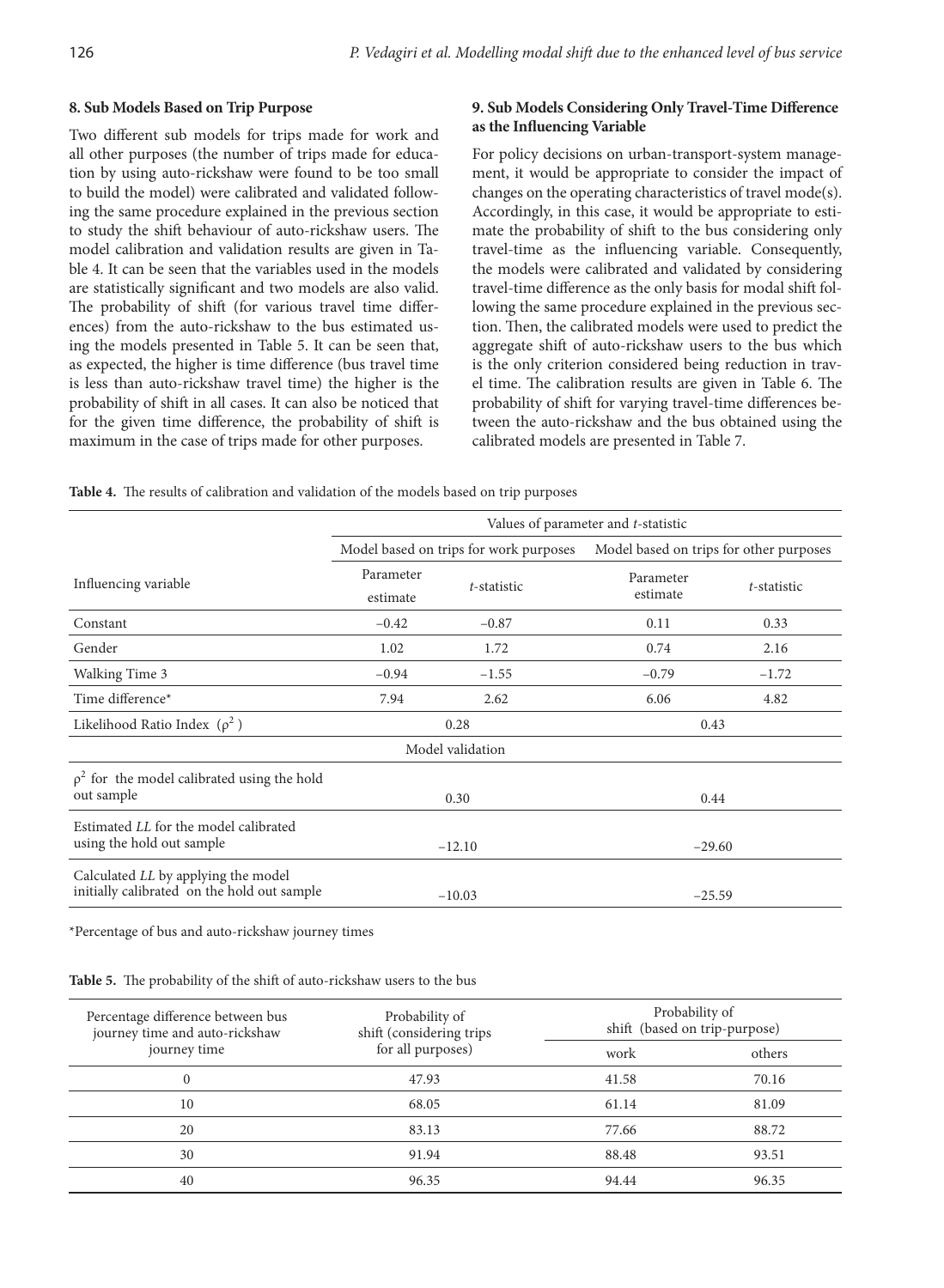|                                                                                         | Model based on trips for<br>all purposes |             | Values of parameter and <i>t</i> -statistic |             |                                            |             |
|-----------------------------------------------------------------------------------------|------------------------------------------|-------------|---------------------------------------------|-------------|--------------------------------------------|-------------|
| Influencing Variable                                                                    |                                          |             | Model based on trips for<br>work purposes   |             | Model based on trips for<br>other purposes |             |
|                                                                                         | Parameter<br>estimate                    | t-statistic | Parameter<br>estimate                       | t-statistic | Parameter<br>estimate                      | t-statistic |
| Constant                                                                                | $-0.18$                                  | $-0.97$     | $-0.47$                                     | $-1.31$     | 0.54                                       | 3.18        |
| Time difference*                                                                        | 6.09                                     | 7.02        | 8.15                                        | 3.65        | 4.55                                       | 3.82        |
| Likelihood Ratio Index $(\rho^2)$                                                       | 0.27                                     |             | 0.24                                        |             | 0.36                                       |             |
| Model Validation                                                                        |                                          |             |                                             |             |                                            |             |
| $\rho^2$ for data set pertaining to the<br>holdout sample                               | 0.27                                     |             | 0.23                                        |             | 0.37                                       |             |
| Estimated LL for the model calibrated<br>using the hold out sample                      | $-51.37$                                 |             | $-13.79$                                    |             | $-33.43$                                   |             |
| Calculated LL by applying the model,<br>initially calibrated, on the hold<br>out sample | $-44.28$                                 |             | $-12.46$                                    |             | $-40.38$                                   |             |

Table 6. The results of the calibration and validation of models with travel-time difference as the only causal variable

\*Percentage of bus and auto-rickshaw journey times

Table 7. The probability of the shift of auto-rickshaw users to the bus estimated by taking travel-time difference as the only causal variable

| Percentage difference between bus<br>and | Probability of shift (considering trips | Probability of<br>shift (based on trip purposes) |        |  |
|------------------------------------------|-----------------------------------------|--------------------------------------------------|--------|--|
| auto-rickshaw journey times              | for all purposes)                       | Work                                             | Others |  |
|                                          | 45.51                                   | 38.46                                            | 63.18  |  |
| 10                                       | 60.56                                   | 58.54                                            | 73.01  |  |
| 20                                       | 73.85                                   | 76.13                                            | 81.00  |  |
| 30                                       | 83.85                                   | 87.81                                            | 87.05  |  |
| 40                                       | 90.52                                   | 94.21                                            | 91.37  |  |

### **10. Modal Shift Probability Curve**

To illustrate the usefulness of the modal shift modelling exercise in urban road transport management, the developed aggregate modal shift model (involving all trips for different purposes) considering travel-time difference as the influencing variable was used to develop a modal shift probability curve (Fig. 3). As per the Indian Roads Congress (IRC) Technical Paper (IRC: 106-1990), the



Fig. 3. The probability of the shift of auto-rickshaw users to bus

recommended level of service for urban roads is 'C' and the volume of traffic corresponding to this level of service can be taken as 0.7 times the capacity. Hence, the percentage at travel-time difference between the bus (on the exclusive lane) and the auto-rickshaw at volume corresponding to volume-to-capacity (*V/C*) ratio value of 0.7 was determined using the simulation model. Percentage travel-time differences were 19 and 47 respectively for the roads with 14.5 and 11.0 m widths for the movement of traffic in one direction. The probability of shifts then can be obtained from the curve, as 0.92 and 0.72 for 11.0 m and 14.5 m wide road spaces respectively.

#### **11. Findings**

The following are the important findings of the study:

1. Through this study, a set of causal factors with reliable and predictable data base explaining variation in the shift behaviour of auto-rickshaw users to buses consequent on an increase in the level of bus service under Indian traffic conditions has been identified. The distinguished include gender, walking time to the bus stop, trip purpose and difference in travel time.